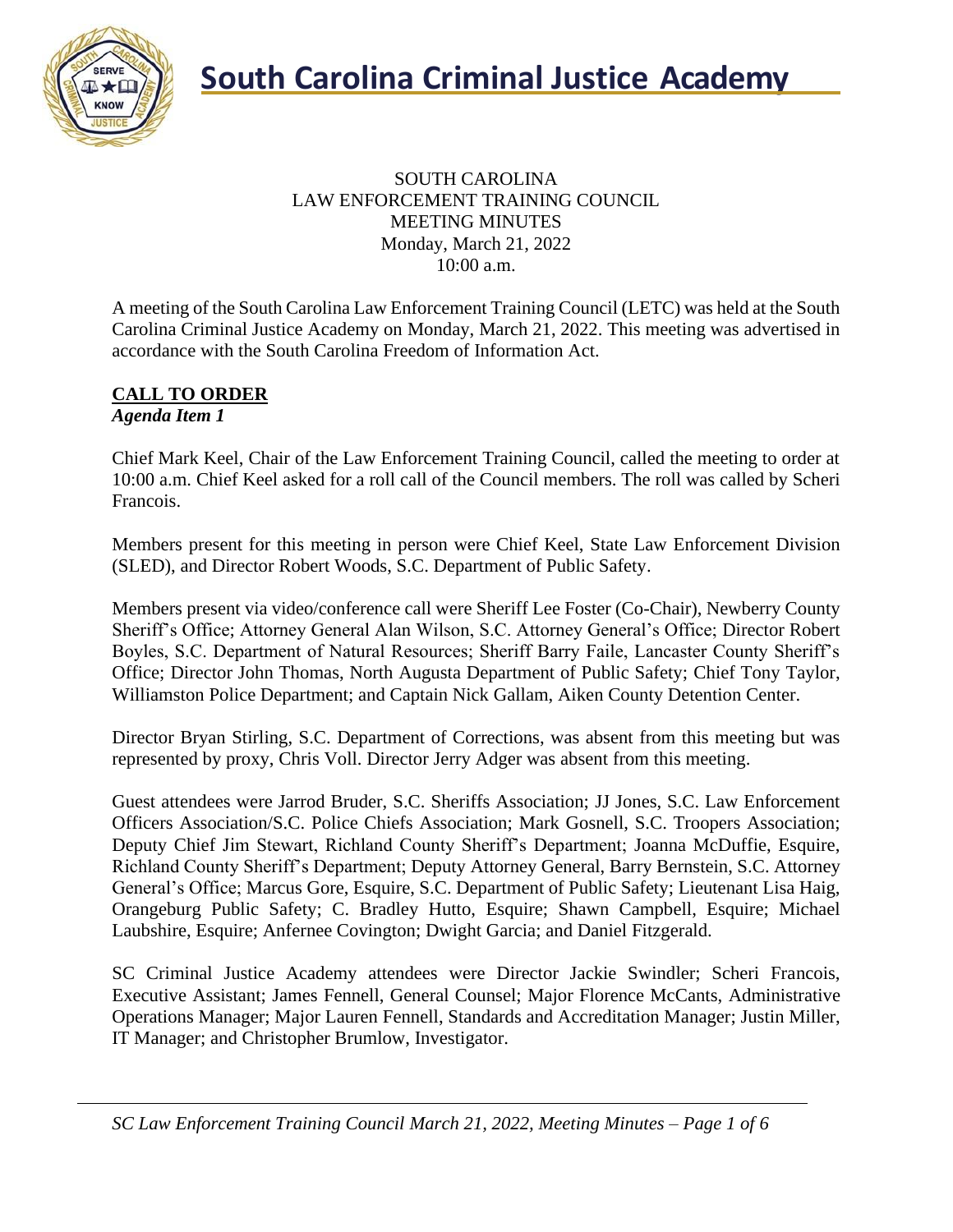

# **APPROVAL OF AGENDA**

A motion to adopt the agenda was made by Director Woods and seconded by Sheriff Faile. Council voted unanimously to adopt the agenda as presented.

# **APPROVAL FOR MEETING MINUTES**

A motion to approve the minutes of the February 28, 2022, meeting was made by Director Woods and seconded by Director Boyles. Council voted unanimously to accept the meeting minutes as recorded.

## **DIRECTOR'S REPORT**

## A. **GENERAL COUNSEL REPORT**

Misconduct Cases

#### **Dwight Garcia:** *2020-CJA-02-22 (Spartanburg Co SO)* **–**

**Summary:** Allegation of physical or psychological abuses of members of the public and/or prisoners. **Request for Final Agency Decision.**

Hearing Officer recommended that Council:

- A) Issue its final agency decision, pursuant to S.C. Code Ann. Regs. 37-107 D., finding that the allegations of misconduct reported against Dwight A. Garcia by the Spartanburg County Sheriff's Office have not been proven by substantial evidence; and
- B) Expunge within thirty (30) days of the final agency decision in this matter, pursuant to the requirements of S.C. Code Ann. § 23-23-150 (M), all evidence related to the allegations of misconduct filed against Dwight A. Garcia by the Spartanburg County Sheriff's Office.

Dwight Garcia attended this meeting to speak on his own behalf and answer questions from Council, if applicable.

Shawn Campbell, Esquire, attended this meeting to represent Mr. Garcia and answer questions from Council, if applicable.

After hearing a statement from Mr. Campbell, Director Boyles made a motion to accept the recommendation of the Hearing Officer to expunge the record of misconduct within thirty (30) days, and grant Mr. Garcia continued eligibility for law enforcement certification. Captain Gallam seconded the motion. Council voted unanimously to adopt the recommendation of the Hearing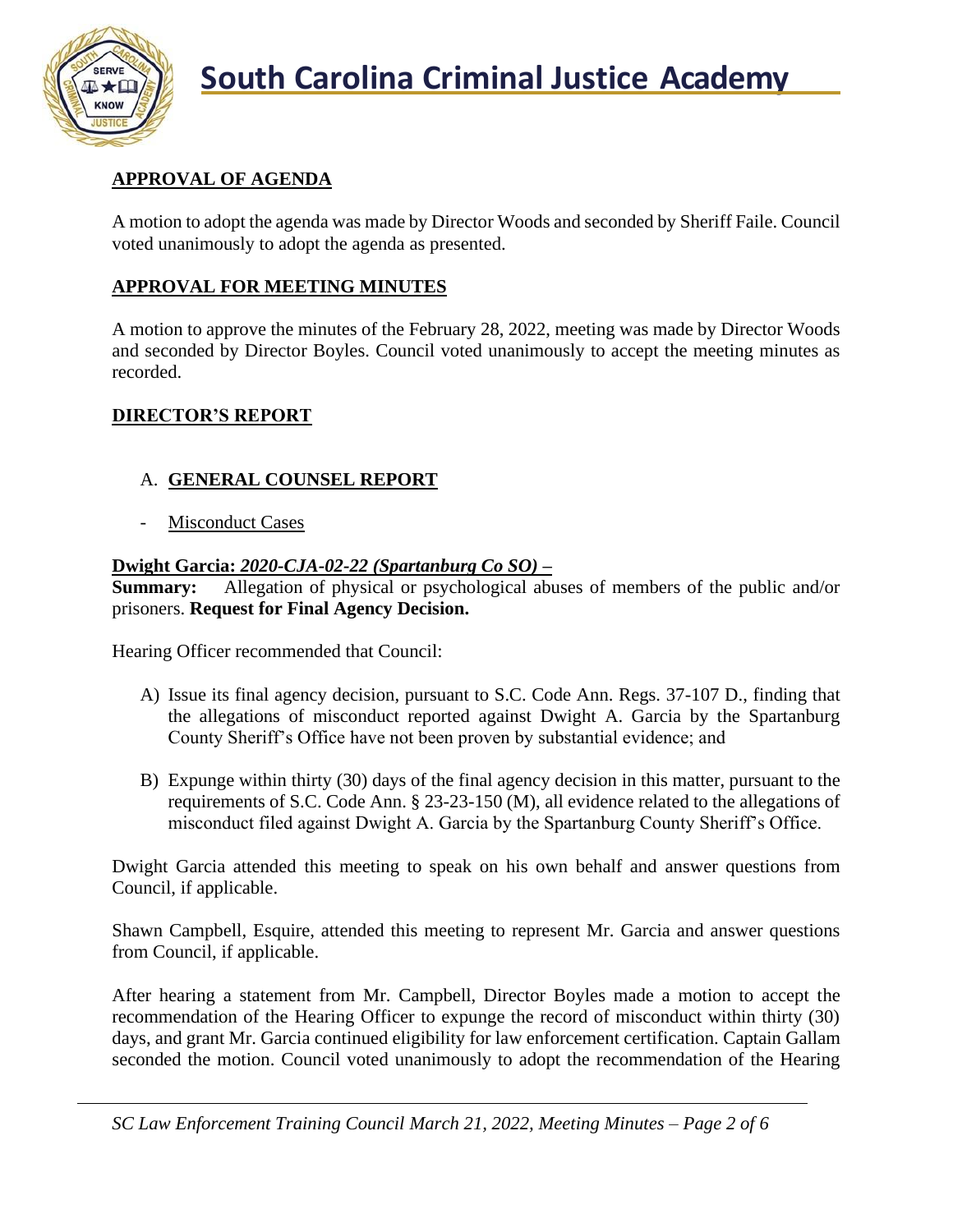

Officer to expunge the allegation of misconduct against Mr. Garcia within thirty (30) days of the Final Agency Decision and granted him continued eligibility for law enforcement certification. *Please note that Chief Keel recused himself, and General Wilson abstained from the voting process in this case.*

#### **Anfernee Covington:** *2021-CJA-07-02 (McColl PD)* **–**

**Summary:** Allegation of willfully making false, misleading, incomplete, deceitful, or incorrect statements to a law enforcement officer, a law enforcement agency, or a representative of the agency, except when required by departmental policy or by the laws of this State. **Request for Final Agency Decision.**

Hearing Officer recommended that Council:

- A. Issue its final agency decision, pursuant to S.C. Code Ann. Regs. 37-107 D., finding that the allegation of misconduct filed against Anfernee Covington by the McColl Police Department has been proven by substantial evidence; and
- B. Impose such sanction as the Council in its discretion deems appropriate pursuant to its authority set forth at S.C. Code Ann. Regs. 37-108 A.

Mr. Covington attended this meeting to speak on his own behalf and answer questions from Council, if applicable.

After hearing a statement from Mr. Covington, Director Boyles made a motion to permanently deny Mr. Covington eligibility for law enforcement certification. Director Woods seconded the motion. Council voted unanimously to permanently deny Mr. Covington eligibility for law enforcement certification.

#### **Daniel Fitzgerald:** *2021-CJA-04-06 (SCDMH)* **–**

**Summary:** Allegation of dangerous or unsafe practices involving firearms, weapons, and/or vehicles which indicated either a willful or wanton disregard for the safety of persons. **Request for Final Agency Decision.**

Hearing Officer recommended that Council:

- A. Issue its final agency decision, pursuant to S.C. Code Ann. Regs. 37-107 D., finding that the allegations of misconduct reported against Daniel T. Fitzgerald, Jr. by the South Carolina Department of Mental Health have not been proven by substantial evidence; and
- B. Approve, pursuant to the authority of Council set for at S.C. Code Ann. § 23-23-150 (G) (1), Daniel T. Fitzgerald, Jr.'s eligibility for certification as a law enforcement officer in the State of South Carolina; and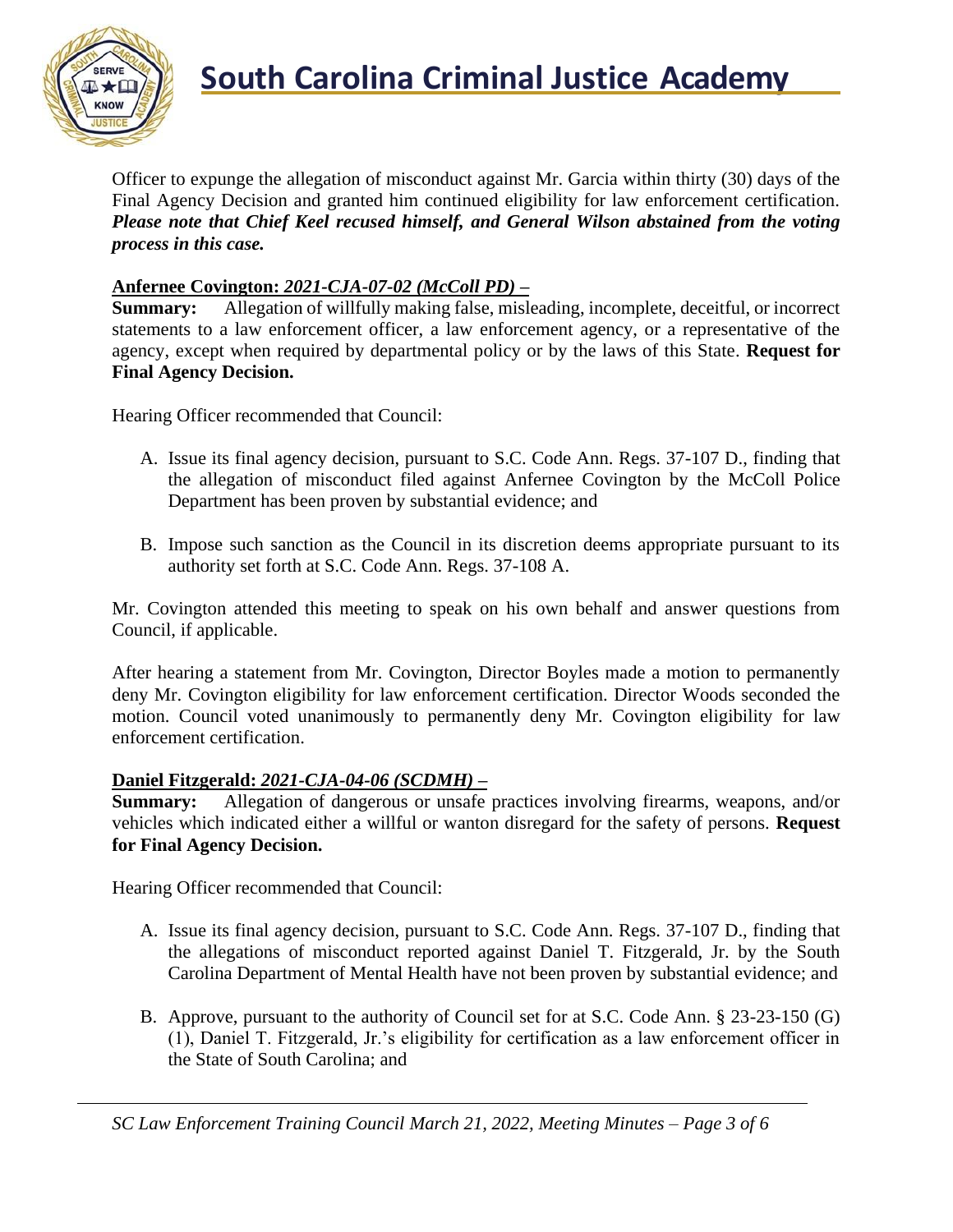

C. Expunge within thirty (30) days of the final agency decision in this matter, pursuant to the requirements of S.C. Code Ann. § 23-23-150 (M), all evidence related to the allegations of misconduct filed against Daniel T. Fitzgerald Jr. by the South Carolina Department of Mental Health.

Daniel Fitzgerald attended this meeting to speak on his own behalf and answer questions from Council, if applicable.

Michael Laubshire, Esquire, attended this meeting to represent Mr. Fitzgerald and answer questions from Council, if applicable.

After hearing a statement from Mr. Laubshire, Director Boyles made a motion to accept the recommendation of the Hearing Officer to expunge the evidence related to the allegations of misconduct within thirty (30) days and grant Mr. Fitzgerald eligibility for law enforcement certification. Sheriff Foster seconded the motion. Council voted unanimously to adopt the recommendation of the Hearing Officer to expunge the allegation of misconduct against Mr. Fitzgerald within thirty (30) days of the Final Agency Decision and granted him continued eligibility for law enforcement certification.

## **Wallace White:** *2021-CJA-11-13 (Orangeburg PS) –*

**Summary:** Allegation(s) of falsification of any application for certification and training based upon which the officer was admitted for training; providing false information to the Criminal Justice Academy. **Final Agency Decision.**

Hearing Officer recommended that Council:

- A) Order that the contested case file in this matter be closed; and
- B) Order, pursuant to the requirements of S.C. Code Ann. § 23-23-150 (M), that the "Personnel Change in Status Report: Notification of Separation Due to Misconduct" filed by the Department in this matter be expunged, and that the certification file of the Officer be updated in the records of the Criminal Justice Academy to reflect no outstanding allegations of misconduct based on the allegations reported by the Department in this matter.

C. Bradley Hutto, Esquire, attended this meeting to represent Wallace White and answer questions from Council, if applicable.

Representing Orangeburg Public Safety, Lieutenant Lisa Haig attended this meeting to answer questions from Council, if applicable.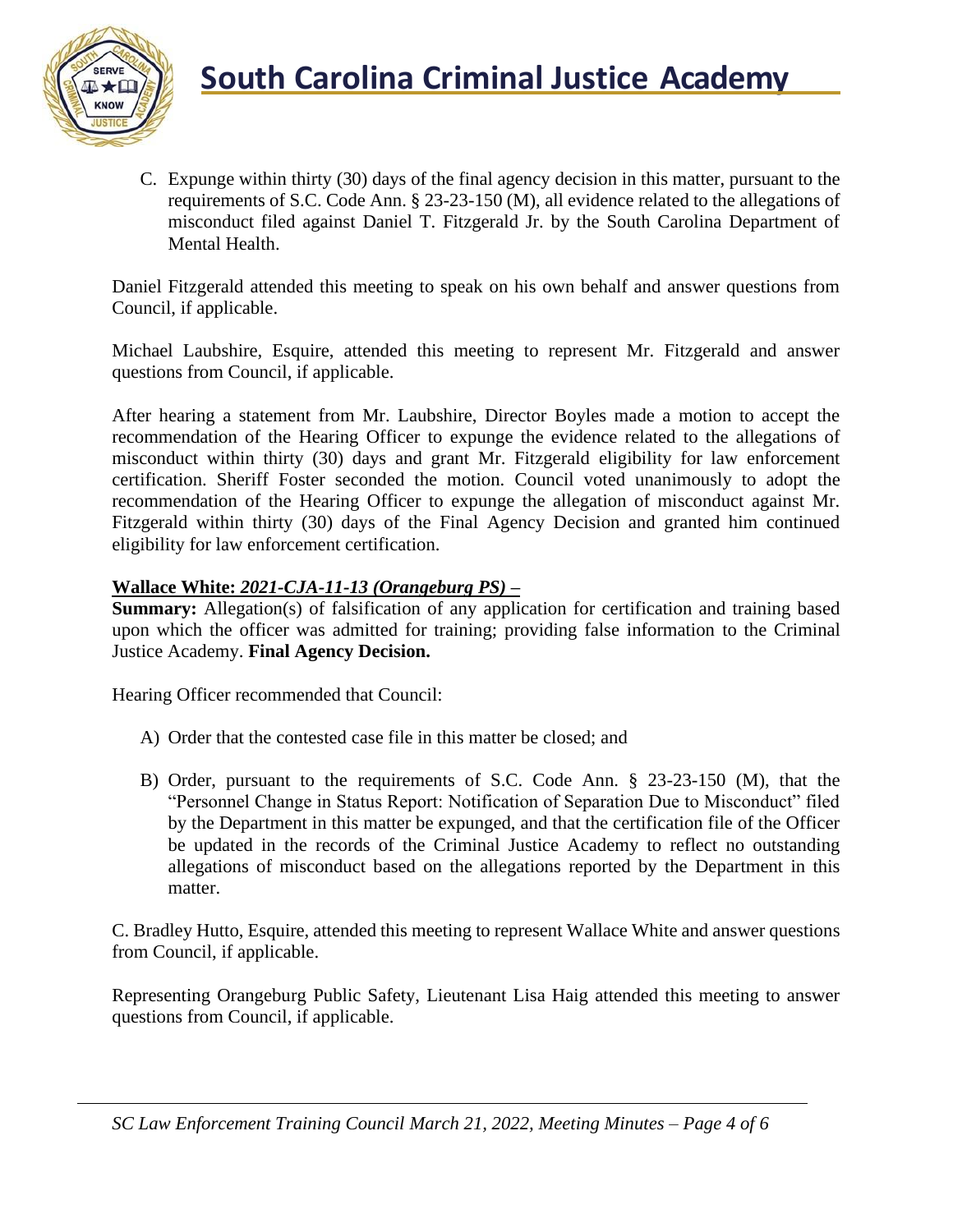

# **South Carolina Criminal Justice Academy**<br>KNOW

Council inquired of Lieutenant Haig as to why Orangeburg Public Safety did not attend the hearing to prosecute the allegation of misconduct they filed against Mr. White. Lieutenant Haig stated that she was not aware of the reason that the department did not attend the hearing.

After hearing from both parties, Director Boyles made a motion to accept the recommendation of the Hearing Officer to expunge the allegation of misconduct within thirty (30) days and grant Mr. White eligibility for law enforcement certification. Sheriff Faile seconded the motion. Council voted unanimously to adopt the recommendation of the Hearing Officer to expunge the allegation of misconduct against Mr. White within thirty (30) days of the Final Agency Decision and granted him continued eligibility for law enforcement certification.

## **Brandy Smith:** *2021-CJA-11-12 (Orangeburg PS)* **–**

**Summary:** Allegation(s) of falsification of any application for certification and training based upon which the officer was admitted for training; providing false information to the Criminal Justice Academy. **Final Agency Decision.**

C. Bradley Hutto, Esquire, attended this meeting to represent Brandy Smith and answer questions from Council, if applicable.

Representing Orangeburg Public Safety, Lieutenant Lisa Haig attended this meeting to answer questions from Council, if applicable.

After hearing statements from both parties, Director Woods made a motion to accept the recommendation of the Hearing Officer to expunge the allegation of misconduct within thirty (30) days and grant Ms. Smith eligibility for law enforcement certification. Captain Gallam seconded the motion. Council voted unanimously to adopt the recommendation of the Hearing Officer to expunge the allegation of misconduct against Ms. Smith within thirty (30) days of the Final Agency Decision and granted her continued eligibility for law enforcement certification.

#### **Charles Simmons: No assigned case number (Laurens PD) –**

**Summary:** On January 19, 2021, the Laurens Police Department submitted a Routine Separation for Charles Simmons. On March 1, 2022, the Laurens Police Department submitted a misconduct allegation for Simmons. According to Laurens PD a clerical error was made, and it should have been submitted as a misconduct separation not a routine separation. **Acceptance Request.**

Director Boyles made a motion to accept the amended Personnel Change in Status (PCS) form. Sheriff Foster seconded the motion. Council voted unanimously to accept the amended PCS form which reflects a separation due to misconduct.